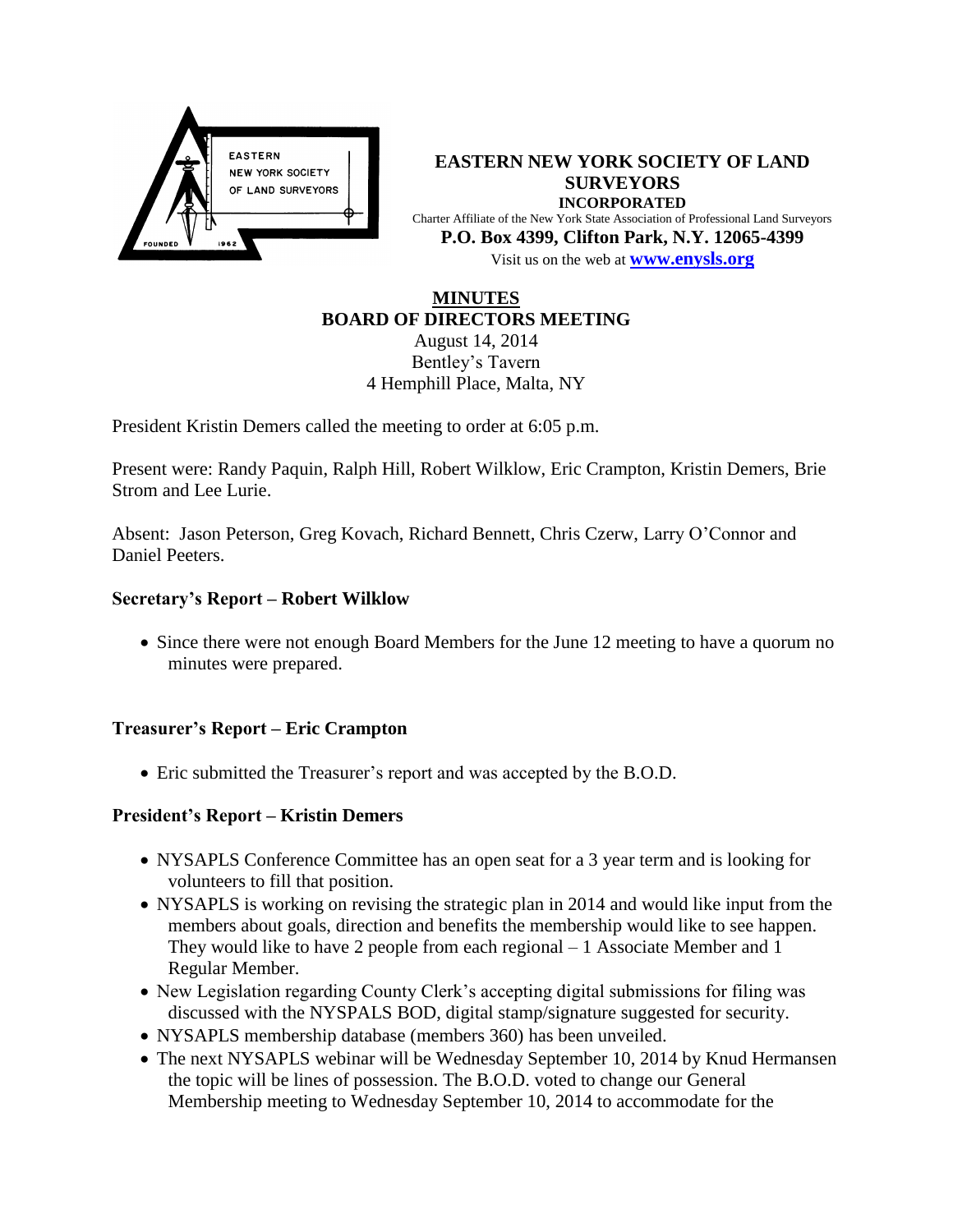webinar. Moscatiello's located at 99 North Greenbush Road (Route 4) in Troy is the tentative location

- Lake George has been selected to host the 2016 Surveyor's Historical Society Rendezvous. Thanks to Jim Vianna for spearheading this project.
- Elections 2014 need slate of candidates and a nominating committee for our November elections.

# **Executive Vice President's Report – Randy Paquin**

• No report

# **Vice President's Report Brie Strom**

• No report

# **STANDING COMMITTEES:**

Constitution & By-laws: Larry O'Connor, Bill Schraa, Ralph Hill and Randy Paquin: No report.

Continuing Education: Jody Lounsbury, Chuck Lent and Larry O'Connor: No report.

Ethics: Jim Vianna, Jeff Ostertag and Kevin Rounds: No report.

Finance: Bill Darling and Chris Czerw: No report.

Legislative: Larry O'Connor: No report.

Program: Randy Paquin, Larry O'Connor:

- The next General Membership meeting will be **Wednesday** September 10th and will be NYSAPLS webinar. The meeting is tentatively to be held at Moscatiello's Restaurant 99 North Greenbush Rd. (Rte. 4), Troy NY 12180.
- The November Annual Meeting program will be Harry Schultz from WayPoint and is tentatively to be held at Shaker Ridge Country Club.

Public Relations: Jody Lounsbury, Brie Strom: No report.

Scholastic Development: Kristin Demers and Randy Paquin: No Report

Business Practice & Technical Information: Chris Czerw: No report.

Membership: Robert Wilklow and Steve Dickson: No report.

Website: Richard Bennett and Ralph Hill: No report.

Old Business: None

New Business: None